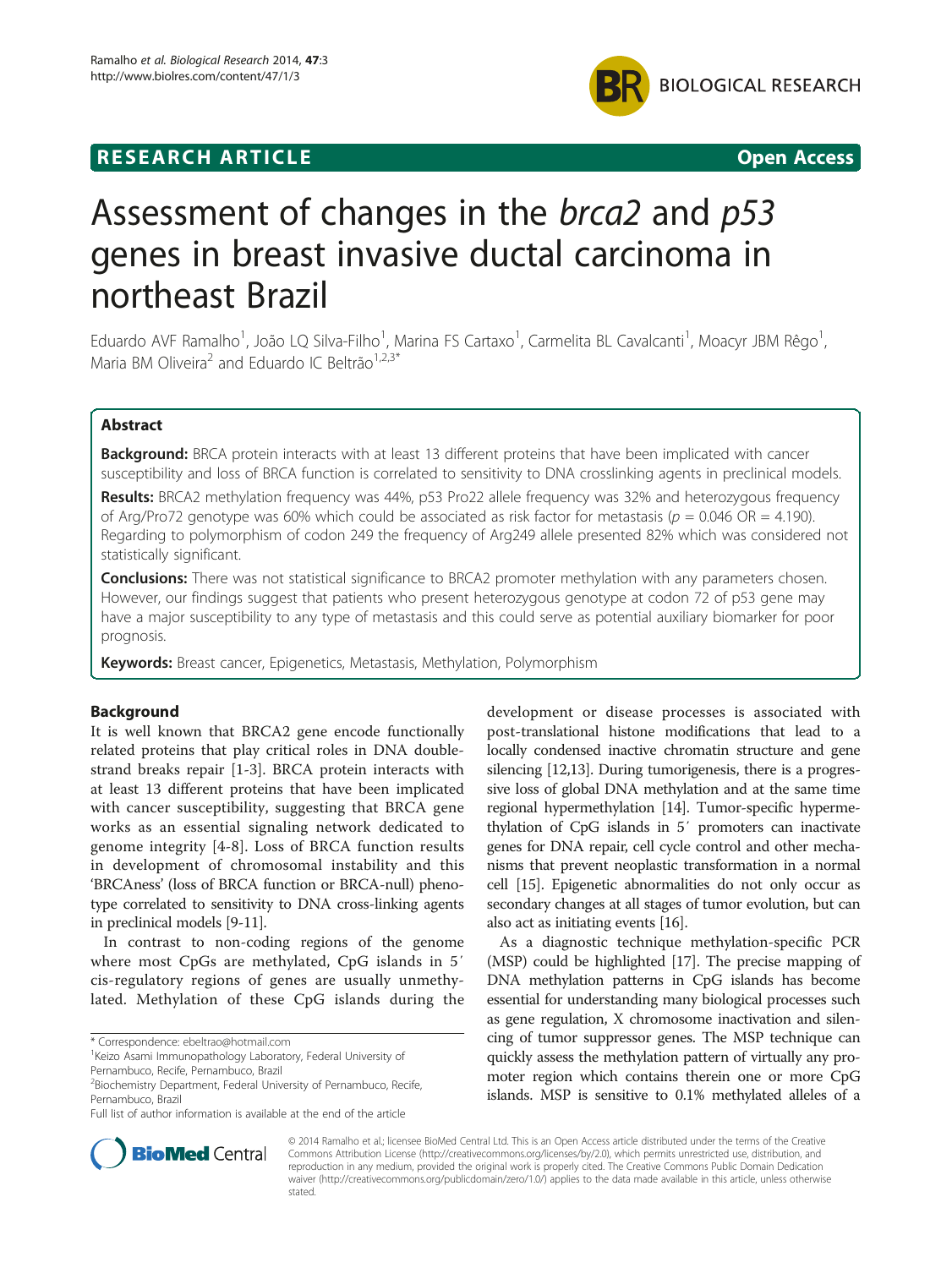particular CpG island and can be also performed in formalin-fixed paraffin-embedded tissues the most common sample presentation for diagnosis. Early detection of aberrant methylation in carcinogenesis related genes may be essential for diagnosis, prognosis and/or detection of metastatic potential [\[17](#page-6-0)].

DNA methylation is an important epigenetic mechanism that occurs in CpG sites and is directly involved in gene regulation [[18-22](#page-6-0)]. In human cancer, such nongenetic modification which can be heritable consists in a powerful mechanism responsible for the inhibition of different genes, including tumor suppressor genes [\[23](#page-6-0)].

The tumor suppressor gene p53 plays a major role in cell cycle control, apoptosis and maintenance of DNA integrity. Due to its importance in cell cycle control and integrity, it was nicknamed "genome guardian" [\[24,25](#page-6-0)]. Mutations and genetic polymorphisms may alter the function of p53 proteins leading to imbalances in the major gene functions [\[26,27](#page-6-0)].

Among TP53 gene polymorphisms, the most studied is the G to C transversion in exon 4 at codon 72 (rs1042522), which encodes two distinct functional allelic forms, arginine (Arg) and proline (Pro) and results in three distinct genotypes, Arg / Arg, Pro / Pro and Arg / Pro, each one encoding different p53 isoforms [[28](#page-6-0)].

Another hotspot in p53 gene is frequently founded at exon 7 which occurs a G to T transversion at the third position of codon 249 (rs28934571) of the coding sequence of the gene which results in the substitution of Serine for Arginine [[29](#page-6-0)]. This study analyzed BRCA2 promoter region methylation pattern and p53 Single Nucleotide Polymorphisms (SNP) correlating with clinicpathological parameters such as age, tumor size, lymph node involvement and metastasis of patients from Recife, Pernambuco, Northeast Brazil.

# Results

## BRCA2 MS-PCR

DNA samples were extracted, quantified and subsequently amplified by PCR using the housekeeping gene β-globin (data not shown) from fifty biopsies from patients diagnosed with IDC and five healthy controls were subjected to MS-PCR amplification. The frequency of BRCA2 promoter methylation in all IDC patients corresponded to 44% (22 of 50) (Figure 1).

## p53 PCR-RFLP

Amplified products of exon 4 and exon 7 were 353 bp and 177 bp, respectively (Figure [2](#page-2-0)a and b). Detection of p53 codon 72 polymorphisms by PCR-RFLP was successfully conducted in all cases and controls. Arginine allele was cleaved by BstUI yielding two smaller fragments (214pb and 139pb). On the other hand, Proline allele resulted in a single band of 353 bp. Heterozygous samples showed a three bands genotype (353, 214 and 139pb) as shown in Figure [3](#page-2-0)a. PCR-RFLP of p53 codon 249 was successfully conducted in all cases and controls. Arg249 digestion presented four fragments (92, 62, 23 and 12pb). Serine249 genotype showed loss of restriction site for HaeIII yielding an uncleaved fragment of 154 bp besides 92, 62, 23 and 12 bp fragments (Figure [3](#page-2-0)a and b).

The genotypic frequency of Proline72 allele was 32% (16 of 50). Unlike Arg/Pro72 genotype which presented a frequency of 60% (30 of 50), Arg72 frequency was only 8% (4 of 50). In relation to allelic frequency, our results revealed a predominance of Pro72 allele with 62% while for Arg72 allele the frequency was 38%. Comparison between p53 codon 72 genotype and clinical pathologic data is summarized in Tables [1](#page-3-0) and [2](#page-3-0). p53 codon 249 analysis has shown no statistic significance with any parameters chosen in this study and its genotyping frequency of Serine249 allele was 18% (9 of 50) while Arg249 allele was 82% (41 of 50). We also tried to achieve some association between BCRA2 methylation status and p53 polymorphisms of IDC patients analyzing each patient who presented amplified methylated alleles and correlate it with any possible p53 gene isoform expressed. However, nothing significant was founded ( $p > 0.05$ ).

When analyzing methylation status and p53 hotspots, among all patients who presented BRCA2 promoter methylation, 68.2% expressed Arg / Pro 72 genotype and Pro / Pro genotype frequency was 31.8%. There was no Arg / Arg homozygote genotype frequency in patients who had BRCA2 promoter methylation. Concerning codon 249 polymorphisms, the frequency of Arginine 249 was 81.8% for methylation BRCA2 patients, while for Serine 249 was

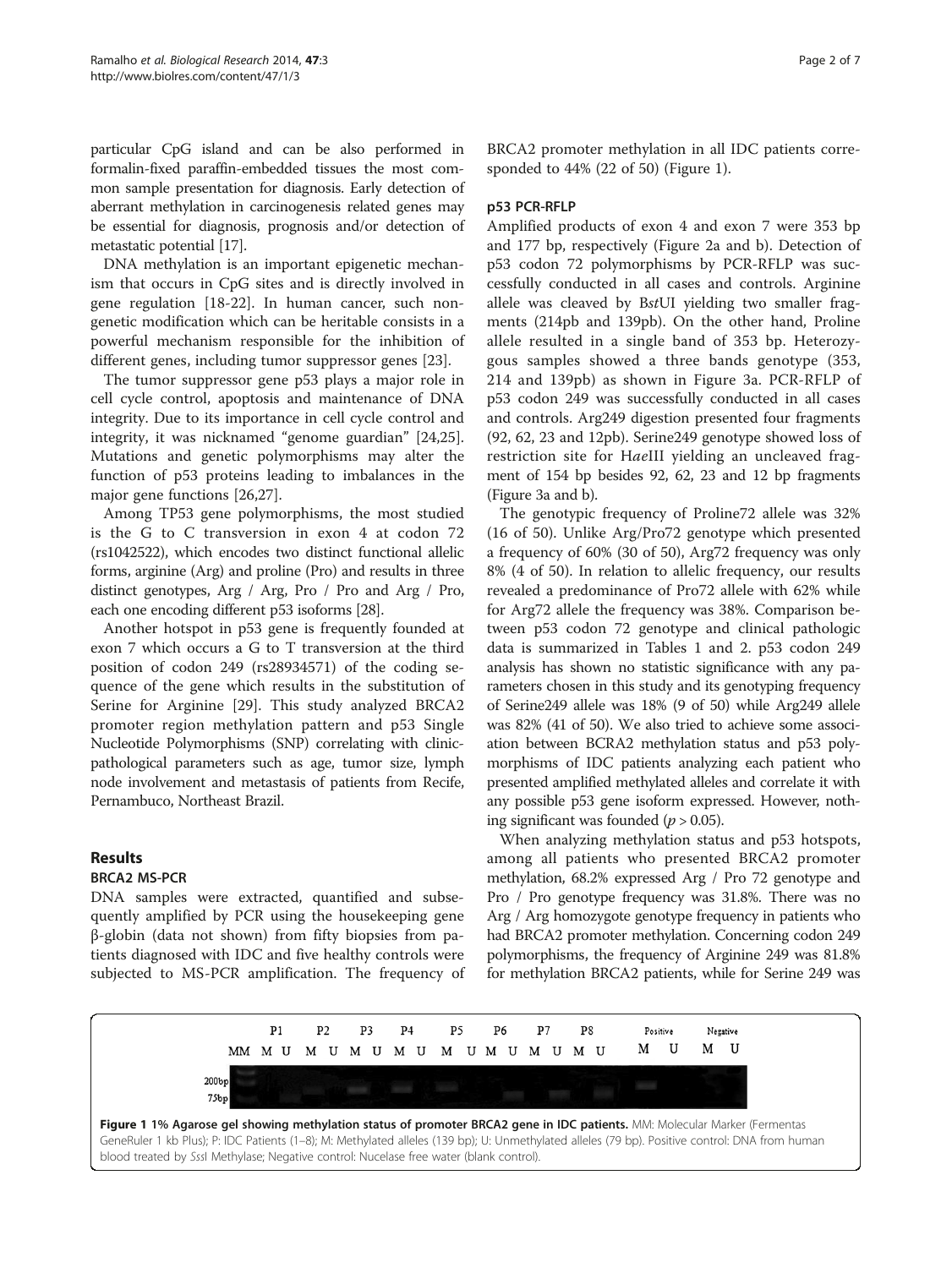<span id="page-2-0"></span>

18.2%. However no correlation between methylation status/polymorphism and clinical-pathological data could be established with any parameter chosen in this study.

# **Discussion**

In this study, we aimed to understand human TP53 codon 72 polymorphism associated with IDC development since this common substitution of one base pair at codon 72 of the gene changes the biochemical and functional properties of the protein. The frequency, time and spectrum of p53 gene mutation may be useful to provide clues to the etiology and pathogenesis of human cancer. Several studies proposed the role of codon 72 polymorphism as a risk factor for different types of cancers such as stomach, lung and bladder [[30\]](#page-6-0). Among three codon 72 genotypes, Arginine is more susceptible to

degradation by human papillomavirus (HPV) E6 type-18 protein and suppresses cellular transformation more effectively than Pro72. On the other hand Arg72 is more efficient than Pro72 to induce apoptosis [[27\]](#page-6-0). Additionally, variants of the TP53 gene seem to confer differential responses to chemotherapy [\[31\]](#page-6-0). The Arg / Arg genotype was reported to be associated to a higher response rates and survival in patients with breast [\[32,33](#page-6-0)], lung [\[34\]](#page-6-0) or head and neck cancer [\[35\]](#page-6-0).

Our results showed a predominance of the proline allele (62%) and the heterozygous Arg / Pro represents the most common genotype (60%) among this research subjects. These findings are not in line with a recent study of TP53 polymorphism among 96 individuals [[36\]](#page-6-0) from a Brazilian population where was found a high prevalence of Arginine allele (68%) showing a contrast to our

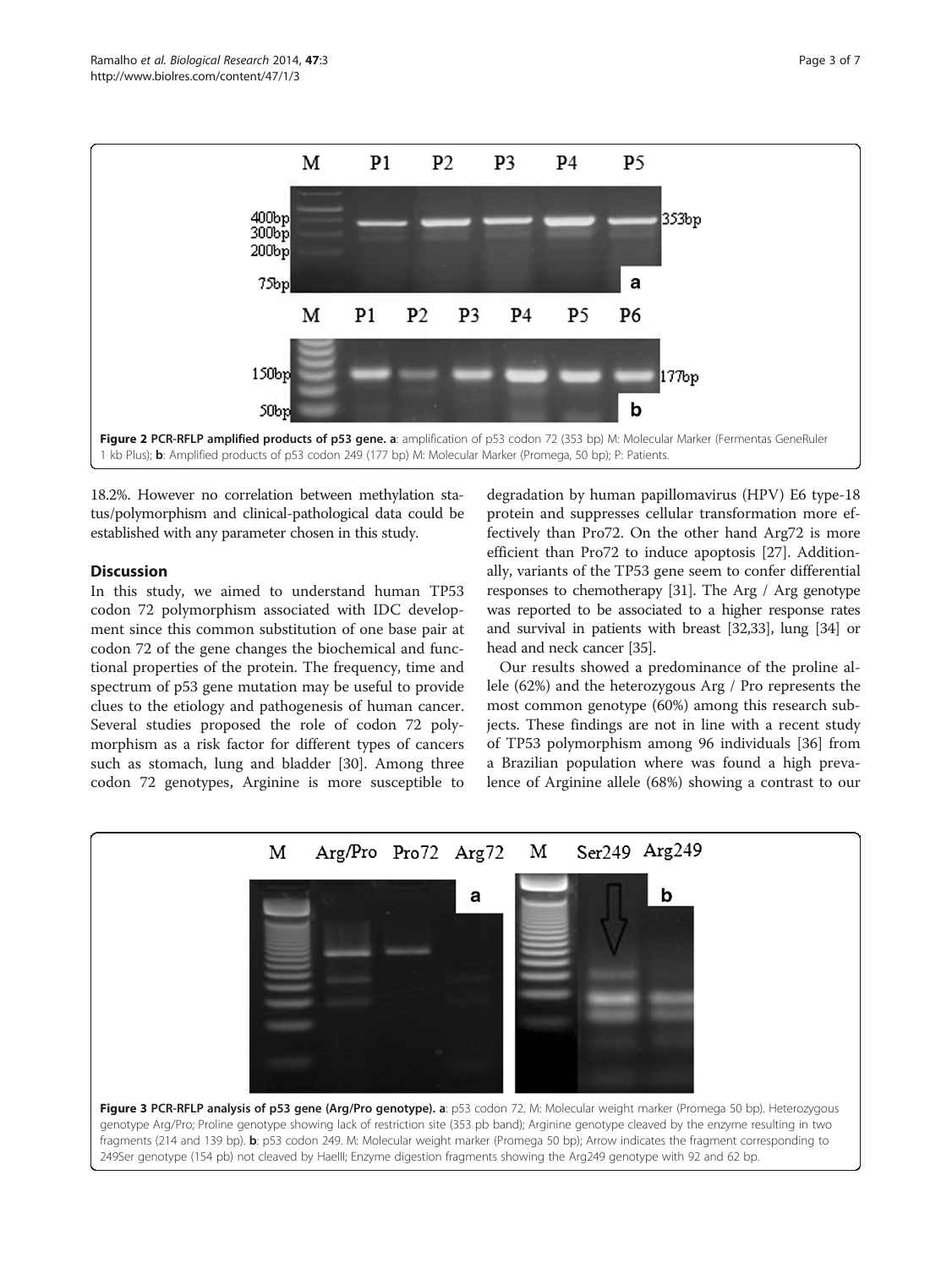| Parameter              | Codon 72 polymorphism   |                         | p      | <b>RR (IC95%)</b>        | OR (IC95%)                | $x^2$  |
|------------------------|-------------------------|-------------------------|--------|--------------------------|---------------------------|--------|
|                        | Pro/Pro72<br>$(n = 15)$ | Arg/Pro72<br>$(n = 30)$ |        |                          |                           |        |
|                        |                         |                         |        |                          |                           |        |
| $30 - 50$              | 6                       | 13                      | 0.903  | 0.9474 (0.3965 to 2.263) | 0.9231 (0.2548 to 3.344)  | 0.0148 |
| >51                    | 8                       | 16                      |        |                          |                           |        |
| Tumor size (cm)        |                         |                         |        |                          |                           |        |
| $<$ 5                  | 11                      | 26                      | 0.2701 | 0.5946 (0.2536 to 1.394) | 0.4231 (0.08932 to 2.004) | 1.216  |
| >5                     | $\overline{4}$          | $\overline{4}$          |        |                          |                           |        |
| Lymph node involvement |                         |                         |        |                          |                           |        |
| Negative               |                         | 10                      | 0.3845 | 1.441 (0.6372 to 3.260)  | 1.750 (0.4928 to 6.215)   | 0.7563 |
| Positive               | 8                       | 20                      |        |                          |                           |        |
| <b>Metastasis</b>      |                         |                         |        |                          |                           |        |
| Negative               | 11                      | 14                      | 0.046  | 2.787 (0.9011 to 8.617)  | 4.190 (0.9686 to 18.13)   | 3.960  |
| Positive               | 3                       | 16                      |        |                          |                           |        |

## <span id="page-3-0"></span>Table 1 Homozygote Pro/Pro72 versus Heterozygote Arg/Pro72

Arg (Arginine); Pro (Proline).

study where Arginine allele frequency was 38% (19 of 50). However, we did not find an association between p53 genotype and breast cancer development.

Hence, our findings showed a low prevalence of homozygosity for Arginine 72 alleles in patients with breast cancer in opposition to results found in cases from Greece [\[37](#page-6-0)], Turkey [[38](#page-6-0)] and in Southern Brazil [\[26](#page-6-0)]. These findings may be result of a high heterogeneity in Northeast Brazilian population mainly as consequence of the colonization history (Europeans, Africans and Brazilian Indians).

In most cases, when trying to establish some association with genotypic or allele polymorphism the disease presents an unfavorable prognosis for the patient. Although our results demonstrate a 60% genotypic frequency related to Arg / Pro72, no association with IDC development could be established. However, these data suggest a relative association between heterozygous Arg / Pro genotype and metastasis  $(p = 0.046 \text{ OR} = 4.190)$ which may be related by increasing the chance to develop a future metastasis since this feature was observed in patients with a more aggressive phenotype, being more genetically unstable and consequently more susceptible for metastasis. These findings could be useful in the near future where we may be able to promote prevention campaigns directed to the people's genotype since the Pro72 genotype presented itself as more stable against any type of metastasis ( $p = 0.004 \text{ OR} = 0.0338$ ).

|                        | Codon 72 Polymorphism   |        | <b>RR (IC95%)</b>         | OR (IC95%)                  | $x^2$  |
|------------------------|-------------------------|--------|---------------------------|-----------------------------|--------|
| Arg/Arg72<br>$(n = 4)$ | Pro/Pro72<br>$(n = 15)$ |        |                           |                             |        |
|                        |                         |        |                           |                             |        |
| $\overline{2}$         | 6                       | 0.7998 | 1.25 (0.2225 to 7.022)    | 1.333 (0.1436 to 12.38)     | 0.0642 |
| 2                      | 8                       |        |                           |                             |        |
|                        |                         |        |                           |                             |        |
| $\overline{2}$         | 11                      | 0.3724 | 0.4615 (0.08389 to 2.539) | 0.3636 (0.03756 to 3.520)   | 0.7957 |
| $\overline{2}$         | $\overline{4}$          |        |                           |                             |        |
| Lymph node involvement |                         |        |                           |                             |        |
| $\mathbf{0}$           | 7                       | 0.0856 | 0                         | 0.125 (0.005770 to 2.748)   | 2.956  |
| $\overline{4}$         | 8                       |        |                           |                             |        |
|                        |                         |        |                           |                             |        |
| $\circ$                | 11                      | 0.004  | $\mathbf 0$               | $0.0338$ (0.0014 to 0.7955) | 8.082  |
| $\overline{4}$         | 3                       |        |                           |                             |        |
|                        |                         |        |                           |                             |        |

Table 2 Homozygote Arg/arg72 versus Homozygote Pro/pro72

Arg (Arginine); Pro (Proline).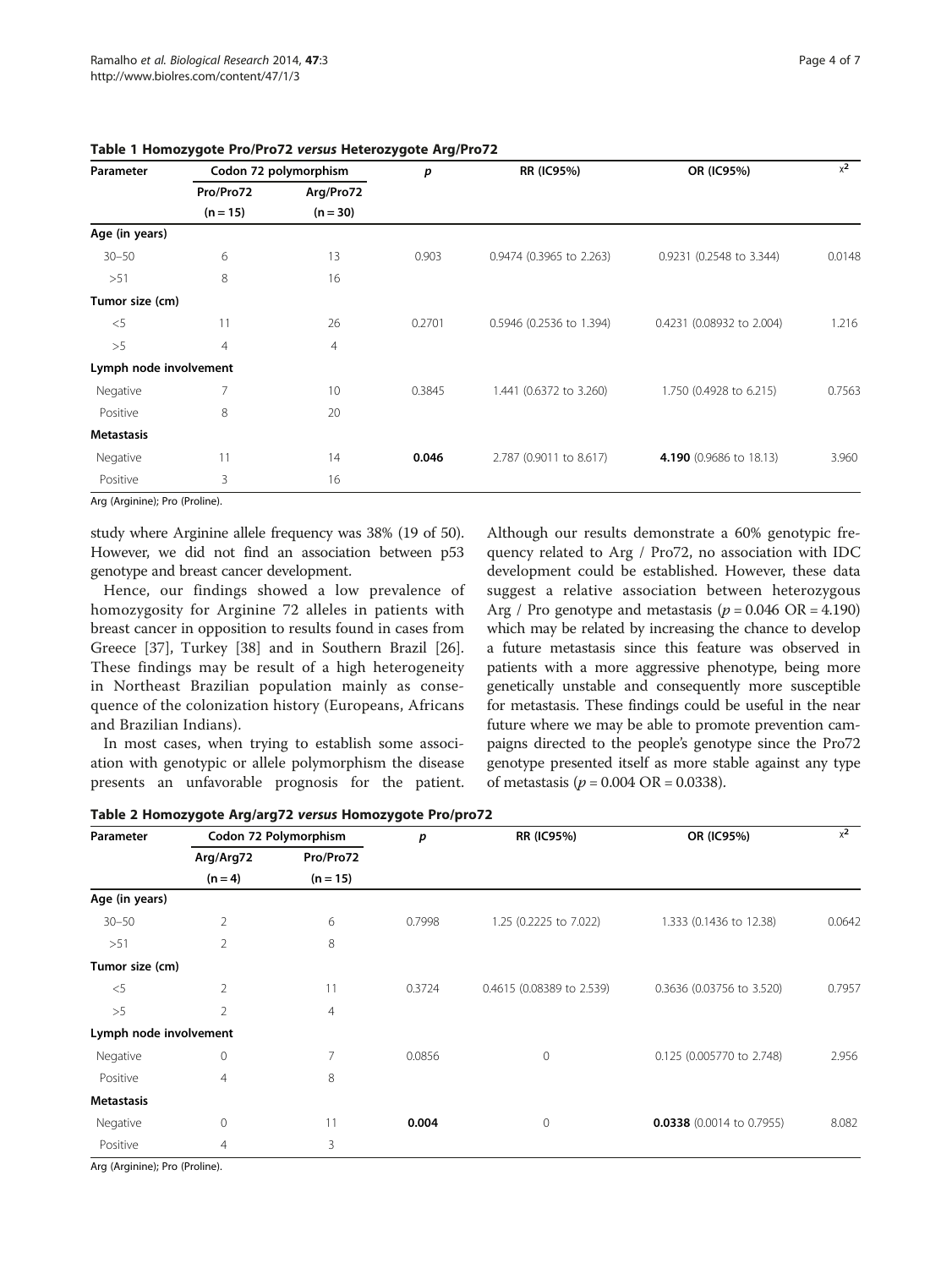Opposite results were found regarding the involvement of Arg / Pro heterozygous variant and increased breast cancer risk in North Indian population [[26](#page-6-0)]. Another study reported that Proline homozygosity at p53 codon 72 is associated with decreased breast cancer risk in Arab women [[39\]](#page-6-0).

So far, there are no results that can support any proposed theory about the role of codon 72 polymorphisms as risk factor for breast cancer, this may be associated to a large number of studies showing conflicting results. Our analysis concerning exon 7 showed a frequency of 18% for Ser249 allele and 82% for Arg249 of breast cancer patients, which was considered not statistically significant. Both genotypes related to codon 249 polymorphisms showed no significance when crossed with any parameters chosen for this study. Our results are in accordance with studies in Indian population showing that codon 249 polymorphisms had no association as risk factor for breast cancer [\[25\]](#page-6-0).

There are no doubts about the importance of methylation pattern in BRCA2 promoter region in breast and ovarian carcinoma. Our findings demonstrate a frequency of 44% methylation in promoter region of BRCA2. Comparison between BRCA2 methylation status and p53 polymorphisms, Arg249 was the most prevalent (81.8%) genotype among patients who presented promoter methylation in BRCA2. Therefore, no association between methylation status and p53 polymorphisms could be established.

BRCA2 and p53 genes being extensively studied worldwide, there are some medical centers performing genetic tests for evaluation of germline mutations in BRCA2 for genetic counseling, but little is known about the epigenetic profile if would be a useful auxiliary tool in early diagnosis of breast and ovarian cancer. Further studies will be necessary to establish methylation status of tumor suppressor genes as early diagnosis tool in cancer development. In this sense, our findings suggest that the northeast Brazilian patients who present heterozygous genotype Arg/Pro at codon 72 of p53 gene may have a major susceptibility to develop any type of future metastasis which could be indicate as potential auxiliary biomarker for poor IDC prognosis.

# Conclusion

Our findings suggest that patients who present heterozygous genotype at codon 72 of p53 gene may have a major susceptibility to any type of metastasis and this could serve as potential auxiliary biomarker for poor prognosis.

# Methods

# Samples

Fifty formalin-fixed and paraffin-embedded biopsies diagnosed as invasive ductal carcinoma (IDC) and five

normal tissues (from reducing mastoplasty) were obtained from Anatomy Pathology Service of Hospital das Clínicas at Federal University of Pernambuco (UFPE), Brazil. This study was approved by the Health Science Center Bioethical Board of UFPE (SISNEP FR – 272931, CEP/CCS/UFPE No 195/09). Exclusion criteria included patients under 30 year-old and samples with different types of carcinoma besides IDC. Clinical and pathological parameters such as: age, tumor size, lymph node invasion and metastasis were evaluated.

# DNA isolation

After repeated attempts to standardize the whole method, was stipulated that ten sections  $(10 \times 2 \mu m)$  of each FFPE biopsy would be necessary to be placed into an Eppendorf tube (2 mL) for deparaffinization. Xylene (1 mL) was added, mixed (40–50 seconds) and samples incubated at 25°C for 30 min (vortexed every 10 min). Samples were centrifuged at 14,000 rpm for 3 min and xylene was discarded. Ethanol (1 mL) was added and mixed by inversion followed by centrifugation at 14,000 rpm for 3 min. Ethanol was removed and ethanol/centrifuge process was repeated. The supernatant was discarded and the samples were dried using a vacuum centrifuge. After drying, samples received 400 μL of cell lysis buffer (0.5 M EDTA, 5 M NaCl, 1 M Tris), 36 μL of SDS (20x), 24 μL of Proteinase K (20 mg/mL) and 20 μL of MilliQ water. Samples were incubated at 65°C in a water bath for 18 h. After that 420 μL of 5 M NaCl solution was added and samples were centrifuged at 14,000 rpm for 20 min. Supernatant was transferred to an Eppendorf tube, and 800 μL of cold isopropyl alcohol was added followed by centrifugation at 14,000 rpm for 20 min. Supernatant was discarded and ethanol (500 μL) was added and briefly vortexed. Samples were centrifuged at 14,000 rpm for 15 min and the supernatant was discarded. DNA was vacuum centrifuge dried, dissolved in 100 μL of TE buffer and stored at −20°C until use. DNA quantification was performed by Nanodrop 2000 Spectrophotometer (Thermo Scientific, USA) and the amount of DNA was approximately 50 ng/μl for each sample.

# Identification of CpG islands in the promoter region of BRCA2 gene

Methyl Primer Express<sup>®</sup> software (Applied Biosystems) was used in order to identify CpG islands and design primers for MSP technique. Methylation specific primers were designed to the promoter region in exon 1 in the 5′ untranslated region of the BRCA2 gene. Primers for amplification were as follows: BRCA2 Methylated Forward (5′- AAATTAGGCGGTAGAGGC-3′), and Reverse (5′- ATAAACTAACAAAAACCGCG-3′), BRCA2 Unmethylated Forward (5′- TTGAAATTAGGTGGTAG AGGT-3′) and Reverse (5′- AAATAAACTAACAAAAA CCACAC-3′).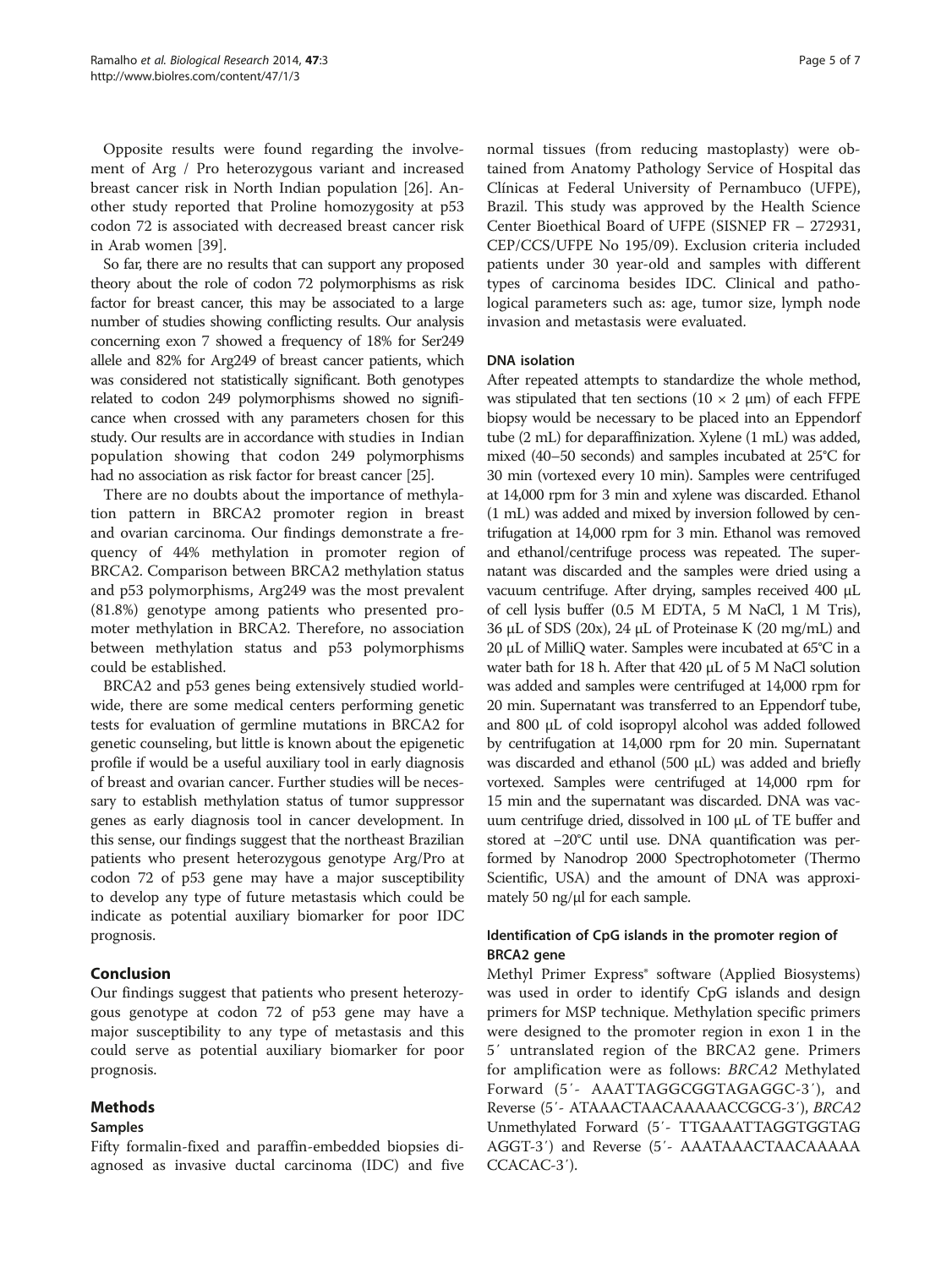## <span id="page-5-0"></span>Bisulfite treatment

Bisulfite treatment of genomic DNA (2 μg) was carried out using Epitect Bissulfite Kit (QIAGEN) following manufacturer's instructions.

## BRCA2 Methylation analysis (MSP)

All MSP reactions were performed using GoTaq® Green Master Mix (Promega) following the manufacturer's instructions. It was used 0.4 μM of each primer and 50 ng of DNA template (final volume reaction was 12.5 μL). Amplification conditions were: BRCA2 methylated allele (hot start at 94°C for 5 min followed by 40 cycles of 94°C for 50 sec, 51°C for 40 sec and 72°C for 45 sec); BRCA2 unmethylated alleles (hot start at 94°C for 5 min followed by 35 cycles of 94°C for 45 sec, 50°C for 40 sec and 72°C for 45 sec). In all MSP reactions was performed a 5 min final extension. Reaction products were separated by electrophoresis on 1% agarose/ Sodium borate gel at 100 V for 90 minutes, stained with ethidium bromide (0.5 μg/mL) and photodocumentated in LPIX (Loccus Biotechnology). For MSP technique was expected a 139 bp amplicons to methylated alleles and 79 bp for unmethylated alleles. As a control for the methylated-specific primers, SssI methylasetreated DNA was used to generate a full methylated DNA at all of the CpG sites. Water was used as template in negative control.

## p53 genotyping

All PCR reactions were performed using GoTaq® Green Master Mix (Promega) following the manufacturer's instructions. Primers were obtained according to IARC TP53 Database where exon 4 was amplified using 0.4 μM of each primer: forward (5′-TGCTCTTTTCA CCCATCTAC-3′) and reverse (5′-ATACGGCCAGG CATTGAAGT-3′) and for exon 7 it was used 0.4 μM of each primer: forward (5′-AGGCGCACTGGCCTCAT CTT-3′) and reverse (5′-TGTGCAGGGTGGCAAGTG GC-3′). In both reactions it was used 50 ng of DNA template (final reaction volume =  $12.5 \mu L$ ). The expected amplified products were 353 bp for exon 4 and 177 bp for the exon 7. Amplicons were evaluated on 1% agarose gel electrophoresis and stained with ethidium bromide (0.5 μg/mL). Amplification conditions were hot start at 94°C for 2 min followed by 40 cycles of 94°C for 1 min, 60°C for 45 sec and 72°C for 45 sec with a final extension at 72°C for 5 min. As negative control, a sample without DNA template was also included in the PCR reaction to ensure that no contamination was introduced.

PCR data was confirmed by performing RFLP analysis. It was used  $0.5 \mu L$  (10 units) of enzyme BstUI (Biolabs), 2 μL of 1x buffer, 15 μL of DNA fragment and 2.5 μL of nuclease free water (total volume of 20  $\mu$ L). Reactions were carried out for 2 h at 60°C in the thermocycler.

Restriction products were electrophoresed on 2% agarose gel at 90 V for 120 minutes and stained with ethidium bromide (0.5 μg/mL). The 177 pb fragment derived from exon 7 of the p53 gene was digested using  $0.5 \mu L$  (5 units) of the HaeIII (Biolabs), 2 μL of 10x buffer, 15 μL of DNA fragment and 2.5 μL of nuclease free water (total volume of 20 μL). Reactions were developed for 2 h at 37°C followed for 20 min at 80°C for enzyme activity inhibition. Resulting fragments were evaluated on a 2% agarose gel at 90 V for 120 minutes and stained with ethidium bromide (0.5 μg/mL). The mutation studied on p53 codon 72 was rs. 1042522 and on codon 249 of p53 was AGG  $\rightarrow$  AGT a substitution in the third position of the codon changing an arginine for a serine.

## Statistical analysis

All Statistical analysis was performed using GraphPad Prism version 5. The contingency analysis was used to compare the associations of categorical variables and  $p$  values were derived from the method of chi-square. The association between TP53 codon 72 polymorphism and clinic parameters was estimated by calculating the odds ratio (OR) and its 95% confidence interval (CI). OR estimate the chance of an event occurring in one group compared to another group.  $p < 0.05$  was considered statistically significant.

#### Competing interests

The authors declare that they have no competing interests.

#### Authors' contributions

EAVFR carried out the selection of samples and molecular genetic studies, participated in the DNA isolation, primers design, bissulfate treatment, BRCA2 methylation analysis, p53 genotyping; JLQS-F participated in the BRCA2 methylation analysis and p53 genotyping; MFSC participeted in the DNA isolation, primers design, bissulfate treatment, BRCA2 methylation analysis, p53 genotyping; CBLC participated in the DNA isolation and bissulfate treatment; MJBMR participated in the BRCA2 methylation analysis, p53 genotyping and statistical analysis; MBMO and EICB, equally participated in the experimental design, paper discussion and review. All authors read and approved the final manuscript.

#### Acknowledgements

This research was supported by Coordenação de Aperfeiçoamento de Pessoal de Nível Superior (CAPES); Conselho Nacional de Desenvolvimento Científico e Tecnológico (CNPq) and Fundação de Amparo à Ciência e Tecnologia do Estado de Pernambuco (FACEPE).

#### Author details

<sup>1</sup> Keizo Asami Immunopathology Laboratory, Federal University of Pernambuco, Recife, Pernambuco, Brazil. <sup>2</sup> Biochemistry Department, Federal University of Pernambuco, Recife, Pernambuco, Brazil. <sup>3</sup>Laboratório de Imunopatologia Keizo Asami (LIKA), Universidade Federal de Pernambuco (UFPE), Av. Prof. Moraes Rego, s/n, Cidade Universitária, Recife PE 50670-901, Brazil.

#### Received: 22 March 2013 Accepted: 24 October 2013 Published: 26 March 2014

#### References

- 1. Venkitaraman AR: Linking the cellular functions of BRCA genes to cancer pathogenesis and treatment. Annu Rev Pathol 2009, 4:461–487.
- 2. Tutt A, Ashworth A: The relationship between the roles of BRCA genes in DNA repair and cancer predisposition. Trends Mol Med 2002, 8:571–576.